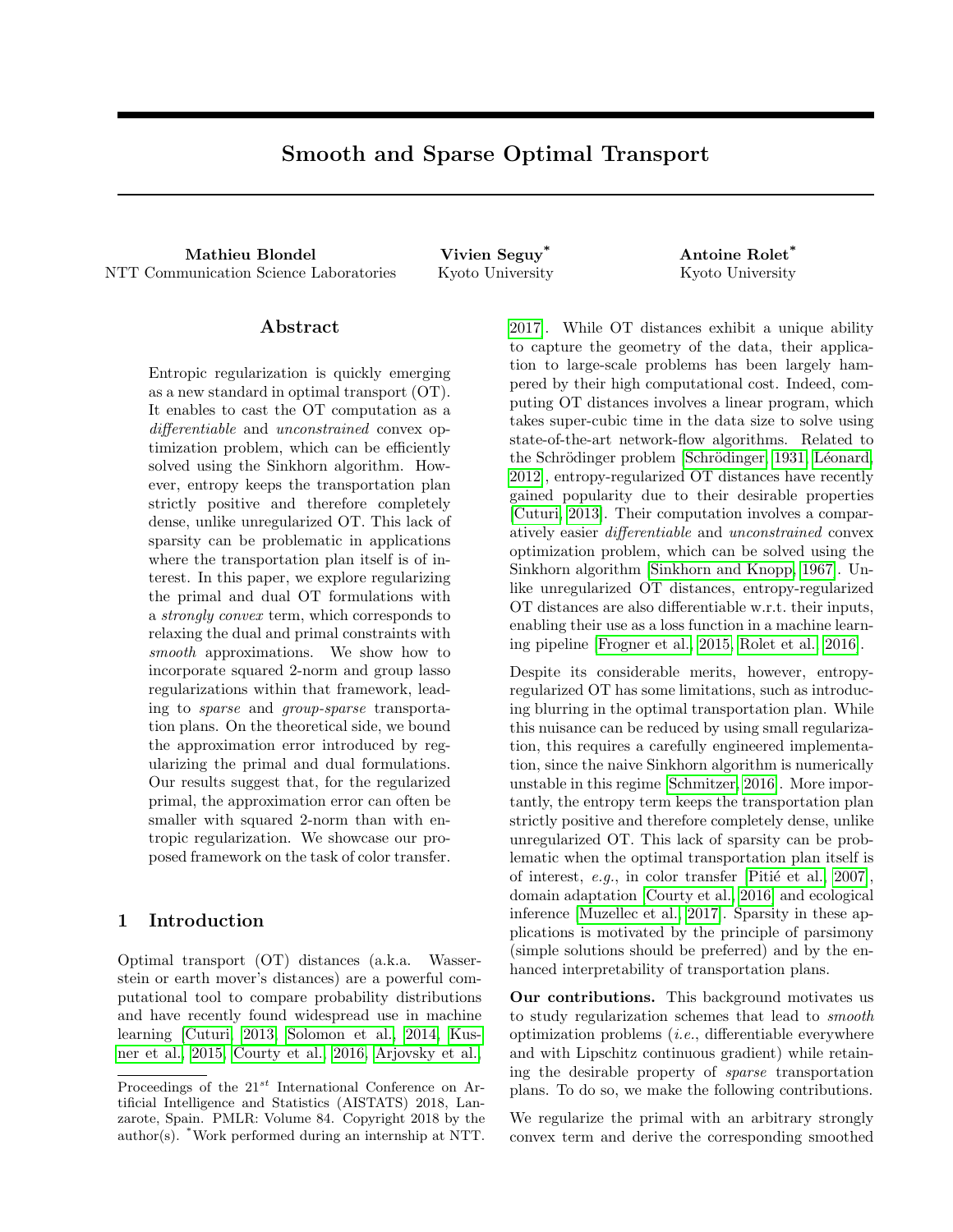

Figure 1: Comparison of transportation plans obtained by different formulations on the application of color transfer. The top and right histograms represent the color distributions  $a \in \Delta^m$  and  $b \in \Delta^n$  of two images. For the sake of illustration, the number of colors is reduced to  $m = n = 32$ , using k-means clustering. Small squares indicate non-zero elements in the obtained transportation plan, denoted by  $T$  throughout this paper. The sparsity indicated below each graph is the percentage of zero elements in T. The weight of the elements of T indicates the extent to which colors from one image must be transferred to colors from the other image. Like unregularized OT (first from left), but unlike entropy-regularized OT (second from left), our squared 2-norm regularized OT (third from left) is able to produce sparse transportation plans. This is also the case of our relaxed primal (not shown) and semi-relaxed primal (fourth from left) formulations.

dual and semi-dual. Our derivations abstract away regularization-specific terms in an intuitive way (§[3\)](#page-2-0). We show how incorporating squared 2-norm and group-lasso regularizations within that framework leads to sparse solutions. This is illustrated in Figure [1](#page-1-0) for squared 2-norm regularization.

Next, we explore the opposite direction: replacing one or both of the primal marginal constraints with approximate smooth constraints. When using the squared Euclidean distance to approximate the constraints, we show that this can be interpreted as adding squared 2-norm regularization to the dual  $(\S4)$  $(\S4)$ . As illustrated in Figure [1,](#page-1-0) that approach also produces sparse transportation plans.

For both directions, we bound the approximation error caused by regularizing the original OT problem. For the regularized primal, we show that the approximation error of squared 2-norm regularization can be smaller than that of entropic regularization (§[5\)](#page-4-1). Finally, we showcase the proposed approaches empirically on the task of color transfer (§[6\)](#page-5-0).

An open-source Python implementation is available at <https://github.com/mblondel/smooth-ot>.

Notation. We denote scalars, vectors and matrices using lower-case, bold lower-case and upper-case letters, e.g., t, t and T, respectively. Given a matrix  $T$ , we denote its elements by  $t_{i,j}$  and its columns by  $t_j$ . We denote the set  $\{1, \ldots, m\}$  by  $[m]$ . We use  $\|\cdot\|_p$  to denote the *p*-norm. When  $p = 2$ , we simply write  $\|\cdot\|$ . We denote the  $(m-1)$ -dimensional probability simplex

<span id="page-1-0"></span>by  $\triangle^m \coloneqq \{ \mathbf{y} \in \mathbb{R}^m_+ : ||\mathbf{y}||_1 = 1 \}$  and the Euclidean projection onto it by  $P_{\Delta^m}(\boldsymbol{x}) := \operatorname{argmin}_{\boldsymbol{y} \in \Delta^m} \|\boldsymbol{y} - \boldsymbol{x}\|^2.$ We denote  $[x]_+ := \max(x, 0)$ , performed element-wise.

# 2 Background

Convex analysis. The convex conjugate of a function  $f: \mathbb{R}^m \to \mathbb{R} \cup {\infty}$  is defined by

<span id="page-1-1"></span>
$$
f^*(\boldsymbol{x}) := \sup_{\boldsymbol{y} \in \text{dom } f} \boldsymbol{y}^\top \boldsymbol{x} - f(\boldsymbol{y}). \tag{1}
$$

If  $f$  is strictly convex, then the supremum in  $(1)$  is uniquely achieved. Then, from Danskin's theorem [\(1966\)](#page-8-4), it is equal to the gradient of  $f^*$ :

$$
\nabla f^*(\boldsymbol{x}) = \operatorname*{argmax}_{\boldsymbol{y} \in \text{dom } f} \boldsymbol{y}^\top \boldsymbol{x} - f(\boldsymbol{y}).
$$

The dual of a norm  $\|\cdot\|$  is defined by  $\|x\|_* :=$  $\sup_{\|\mathbf{y}\| \leq 1}$   $\mathbf{y}^{\top} \mathbf{x}$ . We say that a function is  $\gamma$ -smooth w.r.t. a norm  $\|\cdot\|$  if it is differentiable everywhere and its gradient is  $\gamma$ -Lipschitz continuous w.r.t. that norm. Strong convexity plays a crucial role in this paper due to its well-known duality with smoothness: f is  $\gamma$ strongly convex w.r.t. a norm  $\|\cdot\|$  if and only if  $f^*$  is  $\frac{1}{\gamma}$ -smooth w.r.t.  $\|\cdot\|_*$  [\[Kakade et al., 2012\]](#page-8-5).

Optimal transport. We focus throughout this paper on OT between discrete probability distributions  $a \in \Delta^m$  and  $b \in \Delta^n$ . Rather than performing a pointwise comparison of the distributions, OT distances compute the minimal effort, according to some ground cost, for moving the probability mass of one distribution to the other. The modern OT formulation, due to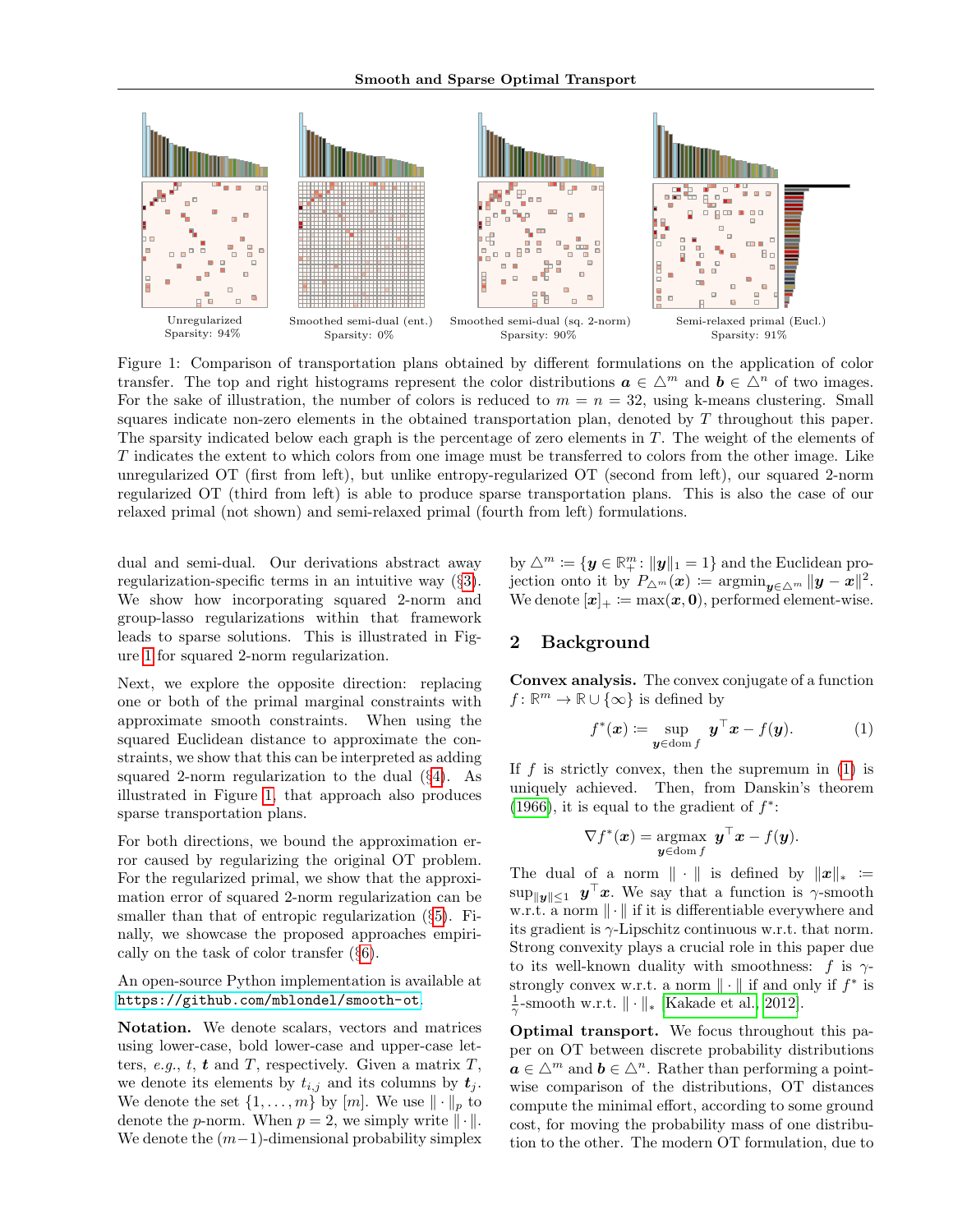Kantorovich [\[1942\]](#page-8-6), is cast as a linear program (LP):

$$
\mathrm{OT}(\boldsymbol{a},\boldsymbol{b}) \coloneqq \min_{T \in \mathcal{U}(\boldsymbol{a},\boldsymbol{b})} \langle T, C \rangle, \tag{2}
$$

where  $\mathcal{U}(\mathbf{a}, \mathbf{b})$  is the transportation polytope

$$
\mathcal{U}(\boldsymbol{a},\boldsymbol{b})\coloneqq\big\{T\in\mathbb{R}_{+}^{m\times n}\colon T\mathbf{1}_{n}=\boldsymbol{a},T^{\top}\mathbf{1}_{m}=\boldsymbol{b}\big\}
$$

and  $C \in \mathbb{R}_+^{m \times n}$  is a cost matrix. The former can be interpreted as the set of all joint probability distributions with marginals  $\boldsymbol{a}$  and  $\boldsymbol{b}$ . Without loss of generality, we will assume  $a > 0$  and  $b > 0$  throughout this paper (if  $a_i = 0$  or  $b_j = 0$  then the *i*<sup>th</sup> row or the *j*<sup>th</sup> column of  $T^*$  is zero). When  $n = m$  and C is a distance matrix raised to the power p,  $OT(\cdot, \cdot)^{\frac{1}{p}}$  is a distance on  $\Delta^n$ , called the Wasserstein distance of order p [\[Villani,](#page-9-9) [2003,](#page-9-9) Theorem 7.3]. The dual LP is

$$
\text{OT}(\boldsymbol{a}, \boldsymbol{b}) = \max_{\boldsymbol{\alpha}, \boldsymbol{\beta} \in \mathcal{P}(C)} \boldsymbol{\alpha}^\top \boldsymbol{a} + \boldsymbol{\beta}^\top \boldsymbol{b},\tag{3}
$$

where  $\mathcal{P}(C) \coloneqq {\alpha \in \mathbb{R}^m, \beta \in \mathbb{R}^n : \alpha_i + \beta_j \leq c_{i,j}}.$ Keeping  $\alpha$  fixed, an optimal solution w.r.t.  $\beta$  is

$$
\beta_j = \min_{i \in [m]} c_{i,j} - \alpha_i, \quad \forall j \in [n],
$$

which is the so-called *c*-transform. Plugging it back into the dual, we get the "semi-dual"

$$
\text{OT}(\boldsymbol{a}, \boldsymbol{b}) = \max_{\boldsymbol{\alpha} \in \mathbb{R}^m} \boldsymbol{\alpha}^\top \boldsymbol{a} - \sum_{j=1}^n b_j \max_{i \in [m]} (\alpha_i - c_{i,j}). \quad (4)
$$

For a recent and comprehensive survey of computational OT, see [Peyré and Cuturi, 2017].

# <span id="page-2-0"></span>3 Strong primal  $\leftrightarrow$  Relaxed dual

We study in this section adding strongly convex regularization to the primal problem [\(2\)](#page-2-1). We define

Definition 1 Strongly convex primal

$$
\mathrm{OT}_{\Omega}(\boldsymbol{a},\boldsymbol{b}) := \min_{T \in \mathcal{U}(\boldsymbol{a},\boldsymbol{b})} \langle T, C \rangle + \sum_{j=1}^n \Omega(\boldsymbol{t}_j), \qquad (5)
$$

where we assume that  $\Omega$  is strongly convex over the intersection of dom  $\Omega$  and either  $\mathbb{R}^m_+$  or  $\triangle^m$ .

These assumptions are sufficient for [\(5\)](#page-2-2) to be strongly convex w.r.t.  $T \in \mathcal{U}(\mathbf{a}, \mathbf{b})$ . On first sight, solving [\(5\)](#page-2-2) does not seem easier than [\(2\)](#page-2-1). As we shall now see, the main benefit occurs when switching to the dual.

#### 3.1 Smooth relaxed dual formulation

Let the (non-smooth) indicator function of the nonpositive orthant be defined as

$$
\delta(\boldsymbol{x}) \coloneqq \begin{cases} 0, & \text{if } \boldsymbol{x} \leq 0 \\ \infty, & \text{o.w.} \end{cases} = \sup_{\boldsymbol{y} \geq 0} \boldsymbol{y}^\top \boldsymbol{x}.
$$

<span id="page-2-1"></span>To define a smoothed version of  $\delta$ , we take the convex conjugate of  $\Omega$ , restricted to the non-negative orthant:

<span id="page-2-4"></span><span id="page-2-3"></span>
$$
\delta_{\Omega}(\boldsymbol{x}) \coloneqq \sup_{\boldsymbol{y} \ge 0} \boldsymbol{y}^{\top} \boldsymbol{x} - \Omega(\boldsymbol{y}). \tag{6}
$$

If  $\Omega$  is  $\gamma$ -strongly convex over  $\mathbb{R}^m_+ \cap \text{dom }\Omega$ , then  $\delta_{\Omega}$  is  $\frac{1}{\gamma}$ -smooth and its gradient is  $\nabla \delta_{\Omega}(\boldsymbol{x}) = \boldsymbol{y}^{\star}$ , where  $\boldsymbol{y}^{\star}$ is the supremum of [\(6\)](#page-2-3). We next show that  $\delta_{\Omega}$  plays a crucial role in expressing the dual of [\(5\)](#page-2-2), which is a smooth optimization problem in  $\alpha$  and  $\beta$ .

Proposition 1 Smooth relaxed dual

$$
\mathrm{OT}_{\Omega}(\boldsymbol{a},\boldsymbol{b}) = \max_{\substack{\boldsymbol{\alpha} \in \mathbb{R}^m \\ \boldsymbol{\beta} \in \mathbb{R}^n}} \boldsymbol{\alpha}^\top \boldsymbol{a} + \boldsymbol{\beta}^\top \boldsymbol{b} - \sum_{j=1}^n \delta_{\Omega}(\boldsymbol{\alpha} + \beta_j \boldsymbol{1}_m - \boldsymbol{c}_j) \tag{7}
$$

The optimal solution  $T^*$  of [\(5\)](#page-2-2) can be recovered from  $(\boldsymbol{\alpha}^*,\boldsymbol{\beta}^*)$  by  $\boldsymbol{t}_j^* = \nabla \delta_{\Omega}(\boldsymbol{\alpha}^* + \beta_j^* \boldsymbol{1}_m - \boldsymbol{c}_j) \quad \forall j \in [n].$ 

For a proof, see Appendix [A.1.](#page--1-0) Intuitively, the hard dual constraints  $\alpha_i + \beta_j - c_{i,j} \leq 0 \ \forall i \in [m] \ \forall j \in [n],$ which we can write  $\sum_{j=1}^{n} \delta(\mathbf{a} + \beta_j \mathbf{1}_m - \mathbf{c}_j)$ , are now relaxed with *soft* ones by substituting  $\delta$  with  $\delta_{\Omega}$ .

#### 3.2 Smoothed semi-dual formulation

<span id="page-2-6"></span>We now derive the semi-dual of  $(5)$ , *i.e.*, the dual  $(7)$ with one of the two variables eliminated. Without loss of generality, we proceed to eliminate  $\beta$ . To do so, we use the notion of smoothed max operator. Notice that

$$
\max(\boldsymbol{x}) \coloneqq \max_{i \in [m]} x_i = \sup_{\boldsymbol{y} \in \triangle^m} \boldsymbol{y}^\top \boldsymbol{x} \quad \forall \boldsymbol{x} \in \mathbb{R}^m.
$$

This is indeed true, since the supremum is always achieved at one of the simplex vertices. To define a smoothed max operator [\[Nesterov, 2005\]](#page-9-11), we take the conjugate of  $\Omega$ , this time restricted to the simplex:

<span id="page-2-5"></span>
$$
\max_{\Omega}(\boldsymbol{x}) \coloneqq \sup_{\boldsymbol{y} \in \triangle^m} \boldsymbol{y}^\top \boldsymbol{x} - \Omega(\boldsymbol{y}). \tag{8}
$$

<span id="page-2-2"></span>If  $\Omega$  is  $\gamma$ -strongly convex over  $\Delta^m \cap \text{dom}\Omega$ , then  $\max_{\Omega}$  is  $\frac{1}{\gamma}$ -smooth and its gradient is defined by  $\nabla$ max<sub>Ω</sub>(x) = y<sup>\*</sup>, where y<sup>\*</sup> is the supremum of [\(8\)](#page-2-5). We next show that  $\max_{\Omega}$  plays a crucial role in expressing the conjugate of  $\mathrm{OT}_\Omega$ .

**Lemma 1** Conjugate of  $OT_{\Omega}$  w.r.t. its first argument

<span id="page-2-7"></span>
$$
OT_{\Omega}^{*}(\boldsymbol{\alpha},\boldsymbol{b}) = \sup_{\boldsymbol{a}\in\Delta^{m}} \boldsymbol{\alpha}^{\top}\boldsymbol{a} - OT_{\Omega}(\boldsymbol{a},\boldsymbol{b}) = \sum_{j=1}^{n} b_{j} \max_{\Omega_{j}} (\boldsymbol{\alpha} - \boldsymbol{c}_{j}),
$$
  
where  $\Omega_{j}(\boldsymbol{y}) \coloneqq \frac{1}{b_{j}} \Omega(b_{j}\boldsymbol{y}).$  (9)

A proof is given in Appendix [A.2.](#page--1-1) With the conjugate, we can now easily express the semi-dual of [\(5\)](#page-2-2), which involves a smooth optimization problem in  $\alpha$ .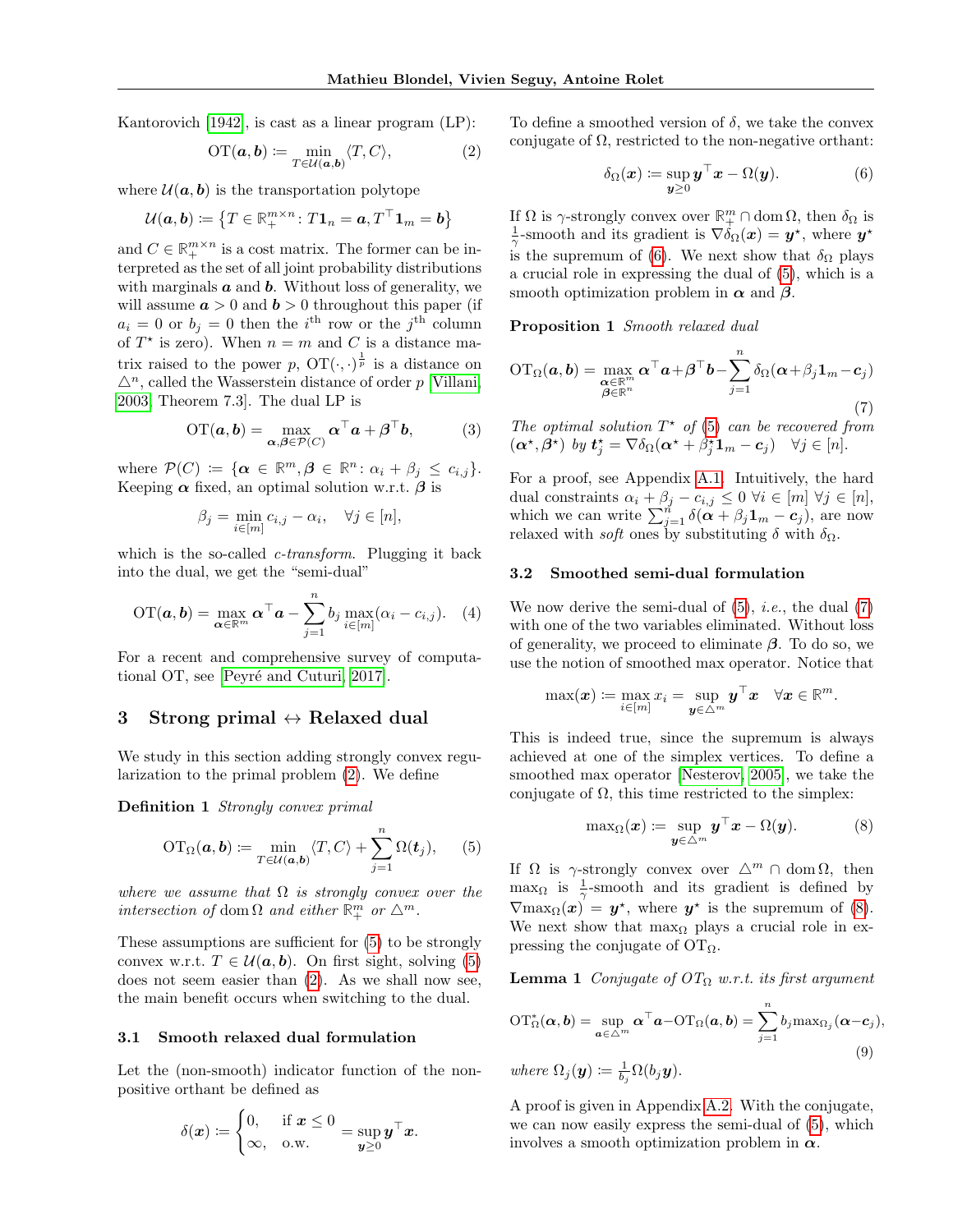|                  | $\Omega(\bm{y})$                                                                                     | $\delta_\Omega(\boldsymbol{x})$                                    | $\nabla \delta_\Omega(\boldsymbol{x})$             | $\max_{\Omega_i}(\bm{x})$                                                                      | $\nabla$ max $_{\Omega_i}(\bm{x})$                                              |
|------------------|------------------------------------------------------------------------------------------------------|--------------------------------------------------------------------|----------------------------------------------------|------------------------------------------------------------------------------------------------|---------------------------------------------------------------------------------|
| Negative entropy | m<br>$\gamma \sum y_i \log y_i$<br>$i=1$                                                             | $\gamma \sum_{i=1}^{n} e^{\frac{x_i}{\gamma}-1}$<br>$i=1$          | $e^{\frac{x}{\gamma}-1_m}$                         | $\gamma \log \sum e^{\frac{x_i}{\gamma}} - \gamma \log b_j$<br>$i=1$                           | $\frac{x_i}{\sum_{i=1}^m e^{\frac{x_i}{\gamma}}}$                               |
| Squared 2-norm   | $\frac{\gamma}{2}  \boldsymbol{y}  ^2$                                                               | $\boldsymbol{m}$<br>$\frac{1}{2\gamma}\sum_{i} [x_i]_+^2$<br>$i=1$ | $\frac{1}{\gamma}$ $\left[\boldsymbol{x}\right]_+$ | $\boldsymbol{x}^{\top}\boldsymbol{y}^{\star}-\frac{\gamma b_j}{2}\ \boldsymbol{y}^{\star}\ ^2$ | $\bm{y}^{\star} = P_{\triangle^{m}} \left( \frac{\bm{x}}{\gamma b_{i}} \right)$ |
| Group-lasso      | $\frac{\gamma}{2}  \boldsymbol{y}  ^2 + \gamma\mu\sum   \boldsymbol{y}_G  ^2$<br>$G \in \mathcal{G}$ | (11)                                                               | (12)                                               | No closed form available                                                                       |                                                                                 |

<span id="page-3-3"></span>Table 1: Closed forms for  $\delta_{\Omega}$  (used in smoothed dual),  $\max_{\Omega_j}$  (used in smoothed semi-dual) and their gradients.

Proposition 2 Smoothed semi-dual

$$
\mathrm{OT}_{\Omega}(\boldsymbol{a},\boldsymbol{b}) = \max_{\boldsymbol{\alpha} \in \mathbb{R}^m} \boldsymbol{\alpha}^\top \boldsymbol{a} - \mathrm{OT}_{\Omega}^*(\boldsymbol{\alpha},\boldsymbol{b}) \qquad (10)
$$

The optimal solution  $T^*$  of [\(5\)](#page-2-2) can be recovered from  $\boldsymbol{\alpha}^{\star}$  by  $\boldsymbol{t}_{j}^{\star} = b_{j} \nabla \max_{\Omega_{j}} (\boldsymbol{\alpha}^{\star} - \boldsymbol{c}_{j}) \quad \forall j \in [n].$ 

*Proof.* OT<sub>Ω</sub>( $a, b$ ) is a closed and convex function of  $a$ . Therefore,  $\overline{\mathrm{OT}}_{\Omega}(\boldsymbol{a},\boldsymbol{b}) = \mathrm{OT}_{\Omega}^{**}(\boldsymbol{a},\boldsymbol{b}).$ 

We can interpret this semi-dual as a variant of [\(4\)](#page-2-6), where the max operator has been replaced with its smoothed counterpart,  $\max_{\Omega_j}$ . Note that  $\alpha^*$ , as obtained by solving the smoothed dual [\(7\)](#page-2-4) or semi-dual [\(10\)](#page-3-2), is the gradient of  $\mathrm{OT}_\Omega(a, b)$  w.r.t. a when  $\alpha^*$ is unique or a sub-gradient otherwise. This is useful when learning with  $OT_\Omega$  as a loss, as done with entropic regularization in [\[Frogner et al., 2015\]](#page-8-3).

Solving the optimization problems. The dual and semi-dual we derived are unconstrained, differentiable and concave optimization problems. They can therefore be solved using gradient-based algorithms, as long as we know how to compute  $\nabla \delta_{\Omega}$  and  $\nabla$ max<sub> $\Omega$ </sub>. In our experiments, we use L-BFGS [\[Liu and Nocedal, 1989\]](#page-9-12), for both the dual and semi-dual formulations.

#### 3.3 Closed-form expressions

We derive in this section closed-form expressions for  $δ<sub>Ω</sub>$ , max<sub>Ω</sub> and their gradients for specific choices of  $Ω$ .

**Negative entropy.** We choose  $\Omega(\mathbf{y}) = -\gamma H(\mathbf{y}),$ where  $H(\mathbf{y}) \coloneqq -\sum_i y_i \log y_i$  is the entropy. For that choice, we get analytical expressions for  $\delta_{\Omega}$ , max<sub> $\Omega$ </sub> and their gradients (cf. Table [1\)](#page-3-3). Since  $\Omega$  is  $\gamma$ -strongly convex w.r.t. the 1-norm over  $\triangle^m$  [\[Shalev-Shwartz, 2007,](#page-9-13) Lemma 16], max<sub> $\Omega$ </sub> is  $\frac{1}{\gamma}$ -strongly smooth w.r.t. the  $\infty$ norm. However, since  $\Omega$  is only strictly convex over  $\mathbb{R}_{>0}^m$ ,  $\delta_{\Omega}$  is differentiable but *not* smooth. The dual and semi-dual with this  $\Omega$  were derived in [\[Cuturi and](#page-8-7) [Doucet, 2014\]](#page-8-7) and [\[Genevay et al., 2016\]](#page-8-8), respectively.

Next, we present two choices of  $\Omega$  that induce sparsity in transportation plans. The resulting dual and semidual expressions are new, to our knowledge.

<span id="page-3-2"></span>**Squared 2-norm.** We choose  $\Omega(\mathbf{y}) = \frac{\gamma}{2} ||\mathbf{y}||^2$ . We again obtain closed-form expressions for  $\delta_{\Omega}$ , max<sub> $\Omega$ </sub> and their gradients (cf. Table [1\)](#page-3-3). Since  $\Omega$  is  $\gamma$ -strongly convex w.r.t. the 2-norm over  $\mathbb{R}^m$ , both  $\delta_{\Omega}$  and  $\max_{\Omega}$ are  $\frac{1}{\gamma}$ -strongly smooth w.r.t. the 2-norm. Projecting a vector onto the simplex, as required to compute  $\max_{\Omega}$  and its gradient, can be done exactly in worstcase  $O(m \log m)$  time using the algorithm of [\[Michelot,](#page-9-14) [1986\]](#page-9-14) and in expected  $O(m)$  time using the randomized pivot algorithm of [\[Duchi et al., 2008\]](#page-8-9). Squared 2-norm regularization can output exactly sparse transportation plans (the primal-dual relationship for [\(7\)](#page-2-4) is  $t_{i,j}^{\star} = \frac{1}{\gamma} [\alpha_i^{\star} + \beta_j^{\star} - c_{i,j}]_{+}$  and is numerically stable without any particular implementation trick.

Group lasso. [Courty et al. \[2016\]](#page-8-1) recently proposed to use  $\Omega(\boldsymbol{y}) = \gamma \left( \sum_i y_i \log y_i + \mu \sum_{G \in \mathcal{G}} ||\boldsymbol{y}_G|| \right)$ , where  $y_G$  denotes the subvector of y restricted to the set G, and showed that this regularization improves accuracy in the context of domain adaptation. Since  $\Omega$ includes a negative entropy term, the same remarks as for negative entropy apply regarding the differentiability of  $\delta_{\Omega}$  and smoothness of max<sub> $\Omega$ </sub>. Unfortunately, a closed-form solution is available for neither [\(6\)](#page-2-3) nor [\(8\)](#page-2-5). However, since the log keeps  $\boldsymbol{\mathit{u}}$  in the strictly positive orthant and  $\|\mathbf{y}_G\|$  is differentiable everywhere in that orthant, we can use any proximal gradient algorithm to solve these problems to arbitrary precision.

A drawback of this choice of  $\Omega$ , however, is that group sparsity is never truly achieved. To address this issue, we propose to use  $\Omega(\mathbf{y}) = \gamma(\frac{1}{2} ||\mathbf{y}||^2 + \mu \sum_{G \in \mathcal{G}} ||\mathbf{y}_G||)$ instead. For that choice,  $\delta_{\Omega}$  is smooth and is equal to

<span id="page-3-1"></span><span id="page-3-0"></span>
$$
\delta_{\Omega}(\boldsymbol{x}) = \boldsymbol{x}^{\top} \boldsymbol{y}^{\star} - \Omega(\boldsymbol{y}^{\star}), \tag{11}
$$

where  $y^*$  decomposes over groups  $G \in \mathcal{G}$  and equals

$$
\boldsymbol{y}_G^* = \operatorname*{argmin}_{\boldsymbol{y}_G \geq 0} \frac{1}{2} \|\boldsymbol{y}_G - \boldsymbol{x}_G / \gamma\|^2 + \mu \|\boldsymbol{y}_G\| = \nabla \delta_\Omega(\boldsymbol{x})_G. \tag{12}
$$

As noted in the context of group-sparse NMF [\[Kim](#page-9-15) [et al., 2012\]](#page-9-15), [\(12\)](#page-3-1) admits a closed-form solution

$$
\bm{y}_G^{\star} = \mathop{\rm argmin}_{\bm{y}_G} \frac{1}{2} \left\| \bm{y}_G - \bm{x}_G^{\star} \right\|^2 + \mu \| \bm{y}_G \| = \left[ 1 - \frac{\mu}{\|\bm{x}_G^{\star}\|} \right]_+ \bm{x}_G^{\star},
$$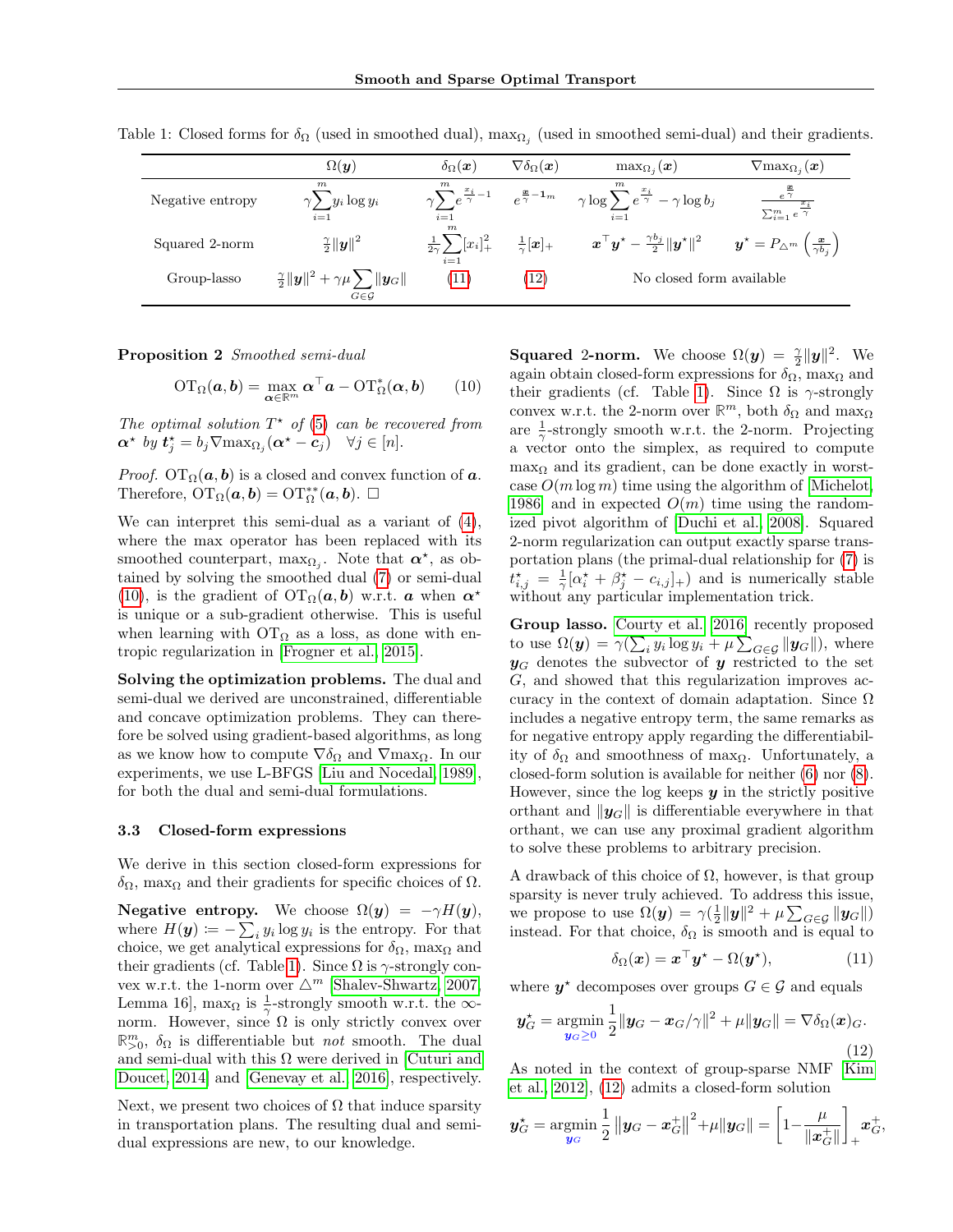where we defined  $x^+ := \frac{1}{\gamma} [x]_+$ . We have thus obtained an efficient way to compute exact gradients of  $\delta_{\Omega}$ , making it possible to solve the dual using gradientbased algorithms. In contrast, [Courty et al. \[2016\]](#page-8-1) use a generalized conditional gradient algorithm whose iterations require expensive calls to Sinkhorn. Finally, because  $t_j^* = \nabla \delta_{\Omega} (\alpha^* + \beta_j^* \mathbf{1}_m - c_j) \ \forall j \in [n],$  the obtained transportation plan will be truly group-sparse.

# <span id="page-4-0"></span>4 Relaxed primal  $\leftrightarrow$  Strong dual

We now explore the opposite way to define smooth OT problems while retaining sparse transportation plans: replace marginal constraints in the primal with approximate constraints. When relaxing both marginal constraints, we define the next formulation:

Definition 2 Relaxed smooth primal

$$
\text{ROT}_{\Phi}(\boldsymbol{a},\boldsymbol{b}) \coloneqq \min_{T \geq 0} \ \langle T, C \rangle + \frac{1}{2} \Phi(T \mathbf{1}_n, \boldsymbol{a}) + \frac{1}{2} \Phi(T^{\top} \mathbf{1}_m, \boldsymbol{b}), \tag{13}
$$

where  $\Phi(x, y)$  is a smooth divergence measure.

We may also relax only one of the marginal constraints:

Definition 3 Semi-relaxed smooth primal

$$
\widetilde{\text{ROT}}_{\Phi}(\boldsymbol{a},\boldsymbol{b}) \coloneqq \min_{\substack{T \geq 0 \\ T^\top \mathbf{1}_m = \boldsymbol{b}}} \langle T, C \rangle + \Phi(T\mathbf{1}_n, \boldsymbol{a}) \qquad (14)
$$

where  $\Phi(\mathbf{x}, \mathbf{y})$  is defined as in Definition [2.](#page-4-2)

For both [\(13\)](#page-4-2) and [\(14\)](#page-4-3), the transportation plans will be typically sparse. As discussed in more details in §[7,](#page-6-0) these formulations are similar to [\[Frogner et al., 2015,](#page-8-3) [Chizat et al., 2016\]](#page-8-10), with the key difference that we do not regularize  $T$  with an entropic term. In addition, for  $\Phi$ , we propose to use  $\Phi(\mathbf{x}, \mathbf{y}) = \frac{1}{2\gamma} ||\mathbf{x} - \mathbf{y}||^2$ , which is  $\frac{1}{\gamma}$ -smooth, while these works use a generalized Kullback-Leibler (KL) divergence, which is not smooth. Relaxing the marginal constraints is useful when normalizing input measures to unit mass is not suitable [\[Gramfort et al., 2015\]](#page-8-11) or to allow for only partial displacement of mass. Relaxing only one of the two constraints is useful in color transfer [\[Rabin](#page-9-16) [et al., 2014\]](#page-9-16), where we would like all the probability mass of the source image to be accounted for but not necessarily for the reference image.

Dual interpretation. As we show in Appendix [A.3,](#page--1-2) in the case  $\Phi(x, y) = \frac{1}{2\gamma} \|x - y\|^2$ , the dual of [\(13\)](#page-4-2) can be interpreted as the original dual with additional squared 2-norm regularization on the dual variables  $\alpha$ and  $\beta$ . For the dual of [\(14\)](#page-4-3), the additional regularization is on  $\alpha$  only (on the original dual or equivalently

on the original semi-dual). For that choice of  $\Phi$ , the duals of [\(13\)](#page-4-2) and [\(14\)](#page-4-3) are strongly convex. The dual formulations are crucial to derive our bounds in §[5.](#page-4-1)

Solving the optimization problems. While the relaxed and semi-relaxed primals [\(13\)](#page-4-2) and [\(14\)](#page-4-3) are still constrained problems, it is much easier to project on their constraint domain than on  $\mathcal{U}(\boldsymbol{a}, \boldsymbol{b})$ . For the relaxed primal, in our experiments we use L-BFGS-B, a variant of L-BFGS suitable for box-constrained problems [\[Byrd et al., 1995\]](#page-8-12). For the semi-relaxed primal, we use FISTA [\[Beck and Teboulle, 2009\]](#page-8-13). Since the constraint domain of [\(14\)](#page-4-3) has the structure of a Cartesian product  $b_1 \triangle^m \times \cdots \times b_n \triangle^m$ , we can easily project any T on it by column-wise projection on the (scaled) simplex. Although not exlored in this paper, the block Frank-Wolfe algorithm [\[Lacoste-Julien et al., 2012\]](#page-9-17) is also a good fit for the semi-relaxed primal.

# <span id="page-4-1"></span>5 Theoretical bounds

<span id="page-4-3"></span><span id="page-4-2"></span>Convergence rates. The dual [\(7\)](#page-2-4) is not smooth in  $\alpha$  and  $\beta$  when using entropic regularization but it is when using the squared 2-norm, with constant upperbounded by  $n/\gamma$  w.r.t.  $\alpha$  and  $m/\gamma$  w.r.t.  $\beta$ . The semidual [\(10\)](#page-3-2) is smooth for both regularizations, with the same constant of  $1/\gamma$ , albeit not in the same norm. The relaxed and semi-relaxed primals [\(13\)](#page-4-2) and [\(14\)](#page-4-3) are both  $1/\gamma$ -smooth when using  $\Phi(\mathbf{x}, \mathbf{y}) = \frac{1}{2\gamma} ||\mathbf{x} - \mathbf{y}||^2$ . However, none of these problems are strongly convex. From standard convergence analysis of (projected) gradient descent for smooth but non-strongly convex problems, the number of iterations to reach an  $\epsilon$ -accurate solution w.r.t. the smoothed problems is  $O(1/\gamma_{\epsilon})$  or  $O(1/\sqrt{\gamma_{\epsilon}})$  with Nesterov acceleration.

Approximation error. Because the smoothed problems approach unregularized OT as  $\gamma \to 0$ , there is a trade-off between convergence rate w.r.t. the smoothed problem and approximation error w.r.t. unregularized OT. A question is then which smoothed formulations and which regularizations have better approximation error. Our first theorem bounds  $OT_\Omega$  – OT in the case of entropic and squared 2-norm regularization.

<span id="page-4-4"></span>**Theorem 1** Approximation error of  $OT<sub>Ω</sub>$ 

Let  $\mathbf{a} \in \Delta^m$  and  $\mathbf{b} \in \Delta^n$ . Then,  $\gamma L \leq \mathrm{OT}_{\Omega}(\boldsymbol{a}, \boldsymbol{b}) - \mathrm{OT}(\boldsymbol{a}, \boldsymbol{b}) \leq \gamma U,$ 

where we defined L and U as follows.

|   | Neg. entropy              | Squared 2-norm                                                                                                                                                   |
|---|---------------------------|------------------------------------------------------------------------------------------------------------------------------------------------------------------|
| L | $-H(a) - H(b)$            | $\frac{1}{2}\sum_{i,j=1}^{m,n}\left(\frac{a_i}{n}+\frac{b_j}{m}-\frac{1}{mn}\right)^2\\ \frac{1}{2}\min\left\{\ \boldsymbol{a}\ ^2,\ \boldsymbol{b}\ ^2\right\}$ |
|   | $U = \max\{H(a), H(b)\}\$ |                                                                                                                                                                  |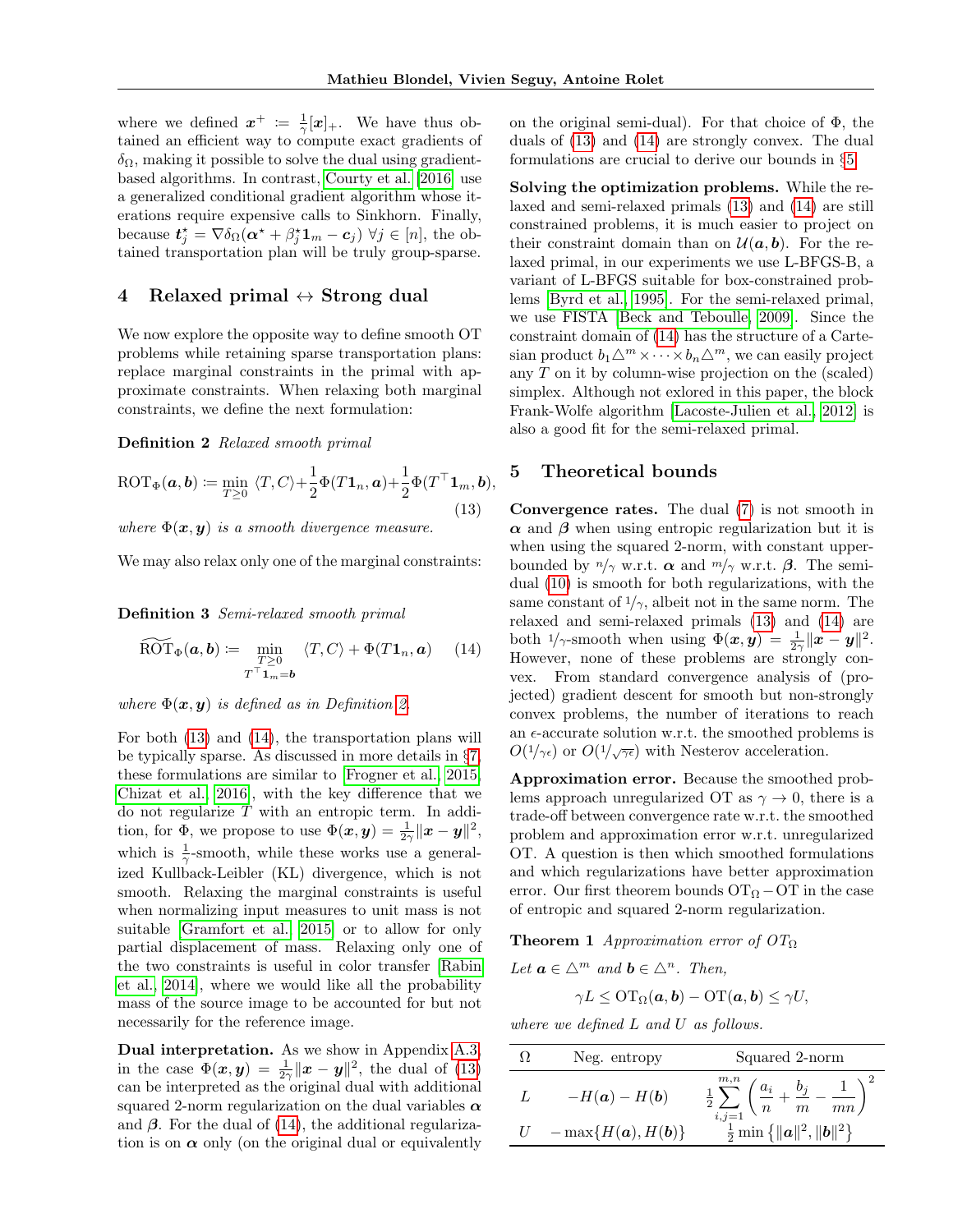

Figure 2: Result comparison for different formulations on the task of color transfer. For regularized formulations, we solve the optimization problem with  $\gamma \in \{10^{-4}, 10^{-2}, \ldots, 10^{4}\}$  and choose the most visually pleasing result. The sparsity indicated below each image is the percentage of zero elements in the optimal transportation plan.

Proof is given in Appendix [A.4.](#page--1-3) Our result suggests that, for the same  $\gamma$ , the approximation error can often be smaller with squared 2-norm than with entropic regularization. In particular, this is true whenever  $\min\{H(\boldsymbol{a}), H(\boldsymbol{b})\} > \frac{1}{2} \min\{\|\boldsymbol{a}\|^2, \|\boldsymbol{b}\|^2\},\$  which is often the case in practice since  $0 \le \min\{H(\boldsymbol{a}),H(\boldsymbol{b})\} \le$  $\min\{\log m, \log n\}$  while  $0 \leq \frac{1}{2} \min\{\|\boldsymbol{a}\|^2, \|\boldsymbol{b}\|^2\} \leq$  $\frac{1}{2}$ . Our second theorem bounds OT – ROT<sub> $\Phi$ </sub> and OT−ROT $_{\Phi}$  when  $\Phi$  is the squared Euclidean distance.

**Theorem 2** Approximation error of  $ROT_{\Phi}$ ,  $\widetilde{ROT}_{\Phi}$ Let  $\boldsymbol{a}\in \triangle^m$ ,  $\boldsymbol{b}\in \triangle^n$ ,  $\Phi(\boldsymbol{x},\boldsymbol{y})=\frac{1}{2\gamma}\|\boldsymbol{x}-\boldsymbol{y}\|^2$ . Then,  $0 \leq \mathrm{OT}(\bm{a}, \bm{b}) - \mathrm{ROT}_{\Phi}(\bm{a}, \bm{b}) \leq \gamma L$  $0 \leq \text{OT}(\boldsymbol{a}, \boldsymbol{b}) - \widetilde{\text{ROT}}_{\Phi}(\boldsymbol{a}, \boldsymbol{b}) \leq \gamma \widetilde{L}$ 

where we defined

$$
L := ||C||_{\infty}^{2} \min \{ \nu_{1} + n, \nu_{2} + m \}^{2}
$$
  
\n
$$
\nu_{1} := \max \left\{ (2 + n/m) ||a^{-1}||_{\infty} , ||b^{-1}||_{\infty} \right\}
$$
  
\n
$$
\nu_{2} := \max \left\{ ||a^{-1}||_{\infty} , (2 + m/n) ||b^{-1}||_{\infty} \right\}
$$
  
\n
$$
\widetilde{L} := 2 ||C||_{\infty}^{2} ||a^{-1}||_{\infty}^{2}.
$$

Proof is given in Appendix [A.5.](#page--1-4) While the bound for  $ROT_{\Phi}$  is better than that of  $ROT_{\Phi}$ , both are worse than that of  $\overline{OT}_\Omega$ , suggesting that the smoothed dual formulations are the way to go when low approximation error w.r.t. unregularized OT is important.

#### <span id="page-5-0"></span>6 Experimental results

We showcase our formulations on color transfer, which is a classical OT application [Pitié et al., 2007]. More

<span id="page-5-1"></span>experimental results are presented in Appendix [C.](#page--1-5)

#### <span id="page-5-2"></span>6.1 Application to color transfer

**Experimental setup.** Given an image of size  $u \times v$ , we represent its pixels in RGB color space. We apply k-means clustering to quantize the image down to  $m$ colors. This produces m color centroids  $x_1, \ldots, x_m \in$  $\mathbb{R}^3$ . We can count how many pixels were assigned to each centroid and normalizing by uv gives us a color histogram  $a \in \Delta^m$ . We repeat the same process with a second image to obtain  $y_1, \ldots, y_n \in \mathbb{R}^3$  and  $b \in \triangle^n$ . Next, we apply any of the proposed methods with cost matrix  $c_{i,j} = d(\boldsymbol{x}_i, \boldsymbol{y}_j)$ , where d is some discrepancy measure, to obtain a (possibly relaxed) transportation plan  $T \in \mathbb{R}_+^{m \times n}$ . For each color centroid  $x_i$ , we apply a barycentric projection to obtain a new color centroid

$$
\hat{\boldsymbol{x}}_i\coloneqq\operatornamewithlimits{argmin}_{\boldsymbol{x}\in\mathbb{R}^3}\sum_{j=1}^n t_{i,j}\,\,d(\boldsymbol{x},\boldsymbol{y}_j).
$$

When  $d(x, y) = ||x - y||^2$ , as used in our experiments, the above admits a closed-form solution:  $\hat{x}_i = \sum_{i=1}^{n} x_i$  $\frac{\sum_{j=1}^{n}}{\sum_{i=1}^{n}}$  $\frac{t_{i,j} y_j}{n_{i,j} t_{i,j}}$ . Finally, we use the new color  $\hat{x}_i$  for all  $_{\text{I}}$   $t_{i,j}$ pixels assigned to  $x_i$ . The same process can be performed with respect to the  $y_i$ , in order to transfer the colors in the other direction. We use two public domain images "fall foliage" by Bernard Spragg and "comunion" by Abel Maestro Garcia, and reduce the number of colors to  $m = n = 4096$ . We compare smoothed dual approaches and (semi-)relaxed primal approaches. For the semi-relaxed primal, we also compared with  $\Phi(\mathbf{x}, \mathbf{y}) = \frac{1}{\gamma} \text{KL}(\mathbf{x} || \mathbf{y})$ , where  $\text{KL}(\mathbf{x} || \mathbf{y})$  is the generalized KL divergence,  $x^{\top} \log \left( \frac{x}{y} \right)$  $- x^{\top} 1 +$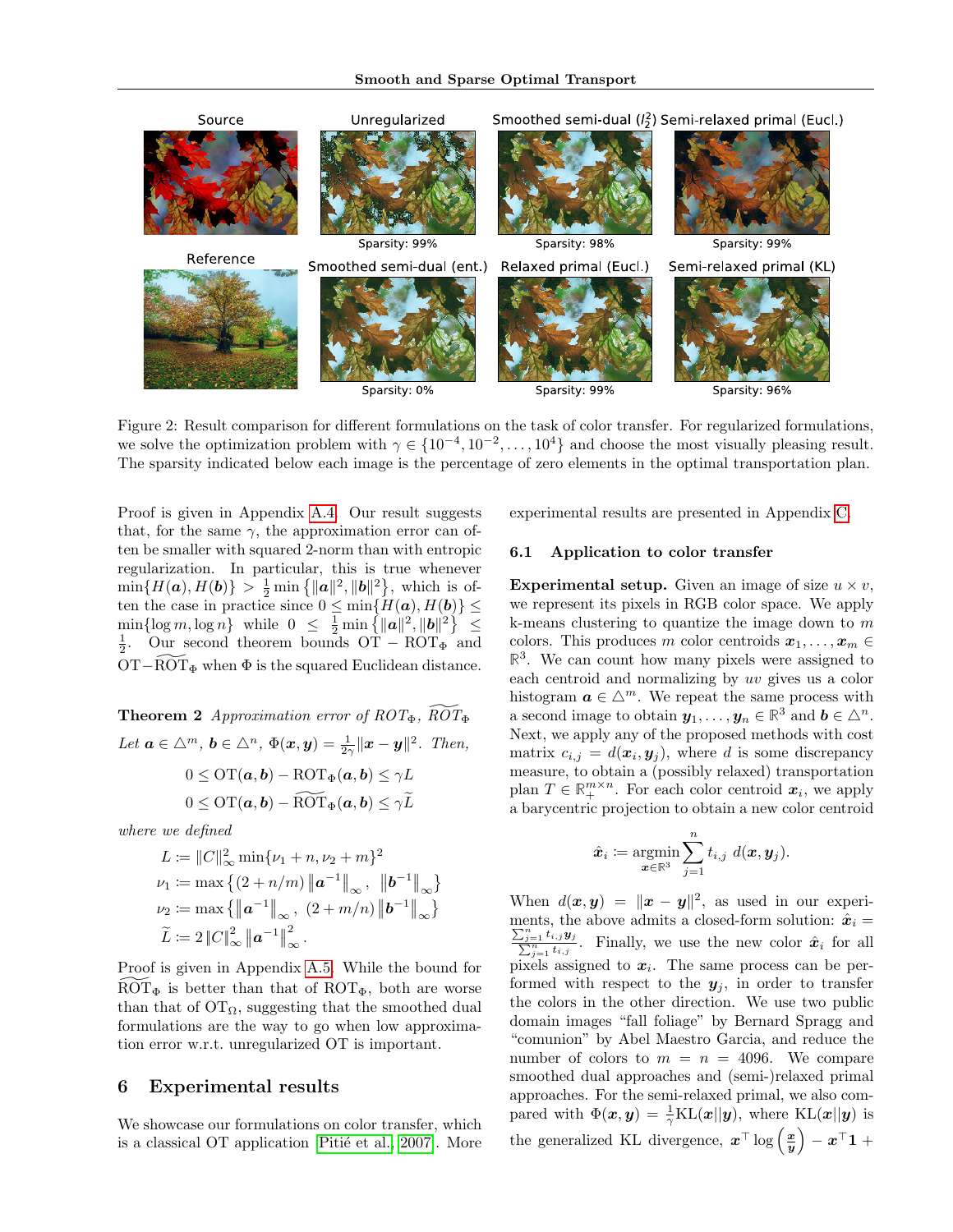

Figure 3: Solver comparison for the smoothed dual and semi-dual, with squared 2-norm regularization. With  $\gamma = 10$ , which was also the best value selected in Figure [2,](#page-5-1) the maximum is reached in less than 4 minutes.

 $y<sup>+</sup>1$ . This choice is differentiable but not smooth. We ran the aforementioned solvers for up to 1000 epochs.

Results. Our results are presented in Figure [2.](#page-5-1) All formulations clearly produced better results than unregularized OT. With the exception of the entropysmoothed semi-dual formulation, all formulations produced extremely sparse transportation plans. The semi-relaxed primal formulation with  $\Phi$  set to the squared Euclidean distance was the only one to produce colors with a darker tone.

#### 6.2 Solver and objective comparison

We compared the smoothed dual and semi-dual when using squared 2-norm regularization. In addition to L-BFGS on both objectives, we also compared with alternating minimization in the dual. As we show in Appendix [B,](#page--1-6) exact block minimization w.r.t.  $\alpha$  and  $\beta$ can be carried out by projection onto the simplex.

Results. We ran the comparison using the same data as in §[6.1.](#page-5-2) Results are indicated in Figure [3.](#page-6-1) When the problem is loosely regularized, we made two key findings: i) L-BFGS converges much faster in the semidual than in the dual, ii) alternating minimization converges extremely slowly. The reason for i) could be the better smoothness constant of the semi-dual (cf. §[5\)](#page-4-1). Since alternating minimization and the semi-dual have roughly the same cost per iteration (cf. Appendix [B\)](#page--1-6), the reason for ii) is *not* iteration cost but a convergence issue of alternating minimization. When using larger regularization, L-BFGS appears to converge slighly faster on the dual than on the semi-dual, which is likely thanks to its cheap-to-compute gradients.

#### 6.3 Approximation error comparison

We compared empirically the approximation error of smoothed formulations w.r.t. unregularized OT according to four criteria: transportation plan error, marginal constraint error, value error and regularized value error (cf. Figure [4](#page-7-0) for a precise definition). For

<span id="page-6-1"></span>the dual approaches, we solved the smoothed semidual objective [\(10\)](#page-3-2), since, as we discussed in §[5,](#page-4-1) it has the same smoothness constant of  $1/\gamma$  for both entropic and squared 2-norm regularizations, implying similar convergence rates in theory. In addition, in the case of entropic regularization, the expressions of max $_{\Omega}$  and  $\nabla$ max<sub> $\Omega$ </sub> are trivial to stabilize numerically using standard log-sum-exp implementation tricks.

Results. We ran the comparison using the same data as in §[6.1.](#page-5-2) Results are indicated in Figure [4.](#page-7-0) For the transportation plan error and the (regularized) value error, entropic regularization required 100 times smaller  $\gamma$  to achieve the same error. This confirms, as suggested by Theorem [1,](#page-4-4) that squared 2-norm regularization is typically tighter. Unsurprisingly, the semirelaxed primal was tighter than the relaxed primal in all four criteria. A runtime comparison of smoothed formulations is also important. However, a rigorous comparison would require carefully engineered implementations and is therefore left for future work.

# <span id="page-6-0"></span>7 Related work

Regularized OT. Problems similar to [\(5\)](#page-2-2) for general  $\Omega$  were considered in [\[Dessein et al., 2016\]](#page-8-14). Their work focuses on strictly convex and differentiable  $\Omega$ for which there exists an associated Bregman divergence. Following [\[Benamou et al., 2015\]](#page-8-15), they show that [\(5\)](#page-2-2) can then be reformulated as a Bregman projection onto the transportation polytope and solved using Dykstra's algorithm [\[1985\]](#page-8-16). While Dykstra's algorithm can be interpreted implicitly as a two-block alternating minimization scheme on the dual problem, neither the dual nor the semi-dual expressions were derived. These expressions allow us to make use of arbitrary solvers, including quasi-Newton ones like L-BFGS, which as we showed empirically, converge much faster on loosely regularized problems. Our framework can also accomodate non-differentiable regularizations for which there does not exist an associated Bregman divergence, such as those that include a group lasso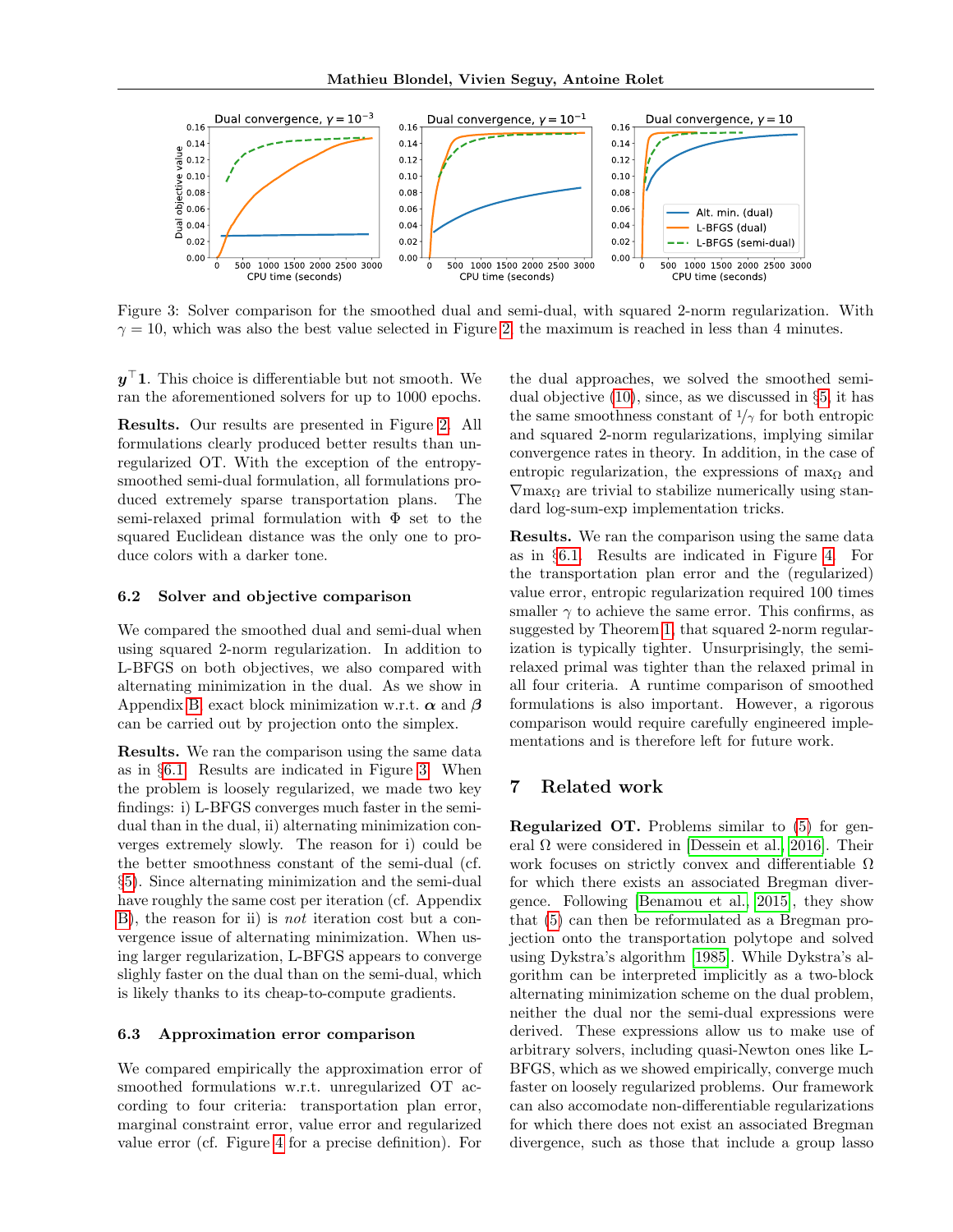

Figure 4: Approximation error w.r.t. unregularized OT empirically achieved by different smoothed formulations on the task of color transfer. Let  $T^*$  be en optimal solution of the unregularized LP [\(2\)](#page-2-1) and  $T^*_{\gamma}$  be an optimal solution of one of the smoothed formulations with regularization parameter  $\gamma$ . The transportation plan error is  $||T^*_{\gamma} - T^*||/||T^*||$ . The marginal constraint error is  $||T^*_{\gamma} \mathbf{1}_n - \boldsymbol{a}|| + ||(T^*_{\gamma})^{\top} \mathbf{1}_m - \boldsymbol{b}||$ . The value error is  $|\langle T^*_{\gamma}, C \rangle \langle T^*, C \rangle | / \langle T^*, C \rangle$ . The regularized value error is  $|v - \langle T^*, C \rangle |$ , where v is one of  $\mathrm{OT}_\Omega(a, b)$ ,  $\mathrm{ROT}_{\Phi}(a, b)$  and  $\widetilde{ROT}_{\Phi}(\boldsymbol{a},\boldsymbol{b})$ . For the regularized value error, our empirical findings confirm what Theorem [1](#page-4-4) suggested, namely that, for the same value of  $\gamma$ , squared 2-norm regularization is quite tighter than entropic regularization.

term. Squared 2-norm regularization was recently considered in [\[Li et al., 2016\]](#page-9-18) as well as in [\[Essid and](#page-8-17) [Solomon, 2017\]](#page-8-17) but for a reformulation of the Wasserstein distance of order 1 as a min cost flow problem along the edges of a graph.

Relaxed OT. There has been a large number of proposals to extend OT to unbalanced positive measures. Static formulations with approximate marginal constraints based on the KL divergence have been proposed in [\[Frogner et al., 2015,](#page-8-3) [Chizat et al., 2016\]](#page-8-10). The main difference with our work is that these formulations include an additional entropic regularization on T. While this entropic term enables a Sinkhorn-like algorithm, it also prevents from obtaining sparse  $T$  and requires the tuning of an additional hyper-parameter. Relaxing only one of the two marginal constraints with an inequality was investigated for color transfer in [\[Ra](#page-9-16)[bin et al., 2014\]](#page-9-16). [Benamou \[2003\]](#page-8-18) considered an interpolation between OT and squared Euclidean distances:

$$
\min_{\boldsymbol{x}\in\triangle^m} \mathrm{OT}(\boldsymbol{x},\boldsymbol{b}) + \frac{1}{2\gamma} \|\boldsymbol{x} - \boldsymbol{a}\|^2. \tag{15}
$$

While on first sight this looks quite different, this is in fact equivalent to our semi-relaxed primal formulation when  $\Phi(\mathbf{x}, \mathbf{y}) = \frac{1}{2\gamma} ||\mathbf{x} - \mathbf{y}||^2$  since [\(15\)](#page-7-1) is equal to

$$
\min_{\substack{\boldsymbol{x}\in\triangle^{m} \\ T^{-1}1n=\boldsymbol{x} \\ T^{-1}1m=\boldsymbol{b} \\ T\geq 0}}\langle T, C\rangle + \frac{1}{2\gamma}\|\boldsymbol{x}-\boldsymbol{a}\|^{2}
$$
\n
$$
= \min_{\substack{T\geq 0 \\ T\geq 0}}\langle T, C\rangle + \frac{1}{2\gamma}\|T\mathbf{1}_{n}-\boldsymbol{a}\|^{2} = \widetilde{\text{ROT}}_{\Phi}(\boldsymbol{a},\boldsymbol{b}).
$$

However, the bounds in §[5](#page-4-1) are to our knowledge new. A similar formulation but with a group-lasso penalty

<span id="page-7-0"></span>on T instead of  $\frac{1}{2\gamma}||T\mathbf{1}_n - \mathbf{a}||^2$  was considered in the context of convex clustering [\[Carli et al., 2013\]](#page-8-19).

Smoothed LPs. Smoothed linear programs have been investigated in other contexts. The two closest works to ours are [\[Meshi et al., 2015b\]](#page-9-19) and [\[Meshi](#page-9-20) [et al., 2015a\]](#page-9-20), in which smoothed LP relaxations based on the squared 2-norm are proposed for maximum aposteriori inference. One innovation we make compared to these works is to abstract away the regularization by introducing the  $\delta_{\Omega}$  and max<sub> $\Omega$ </sub> functions.

### 8 Conclusion

<span id="page-7-1"></span>We proposed in this paper to regularize both the primal and dual OT formulations with a strongly convex term, and showed that this corresponds to relaxing the dual and primal constraints with smooth approximations. There are several important avenues for future work. The conjugate expression [\(9\)](#page-2-7) should be useful for barycenter computation [Cuturi and Peyré, 2016] or dictionary learning [\[Rolet et al., 2016\]](#page-9-5) with squared 2-norm instead of entropic regularization. On the theoretical side, while we provided convergence guarantees w.r.t. the OT distance value as the regularization vanishes, which suggested the advantage of squared 2-norm regularization, it would also be important to study the convergence w.r.t. the transportation plan, as was done for entropic regularization by [Cominetti](#page-8-21) and San Martín [1994]. Finally, studying optimization algorithms that can cope with large-scale data is important. We believe SAGA [\[Defazio et al., 2014\]](#page-8-22) is a good candidate since it is stochastic, supports proximity operators, is adaptive to non-strongly convex problems and can be parallelized [\[Leblond et al., 2017\]](#page-9-21).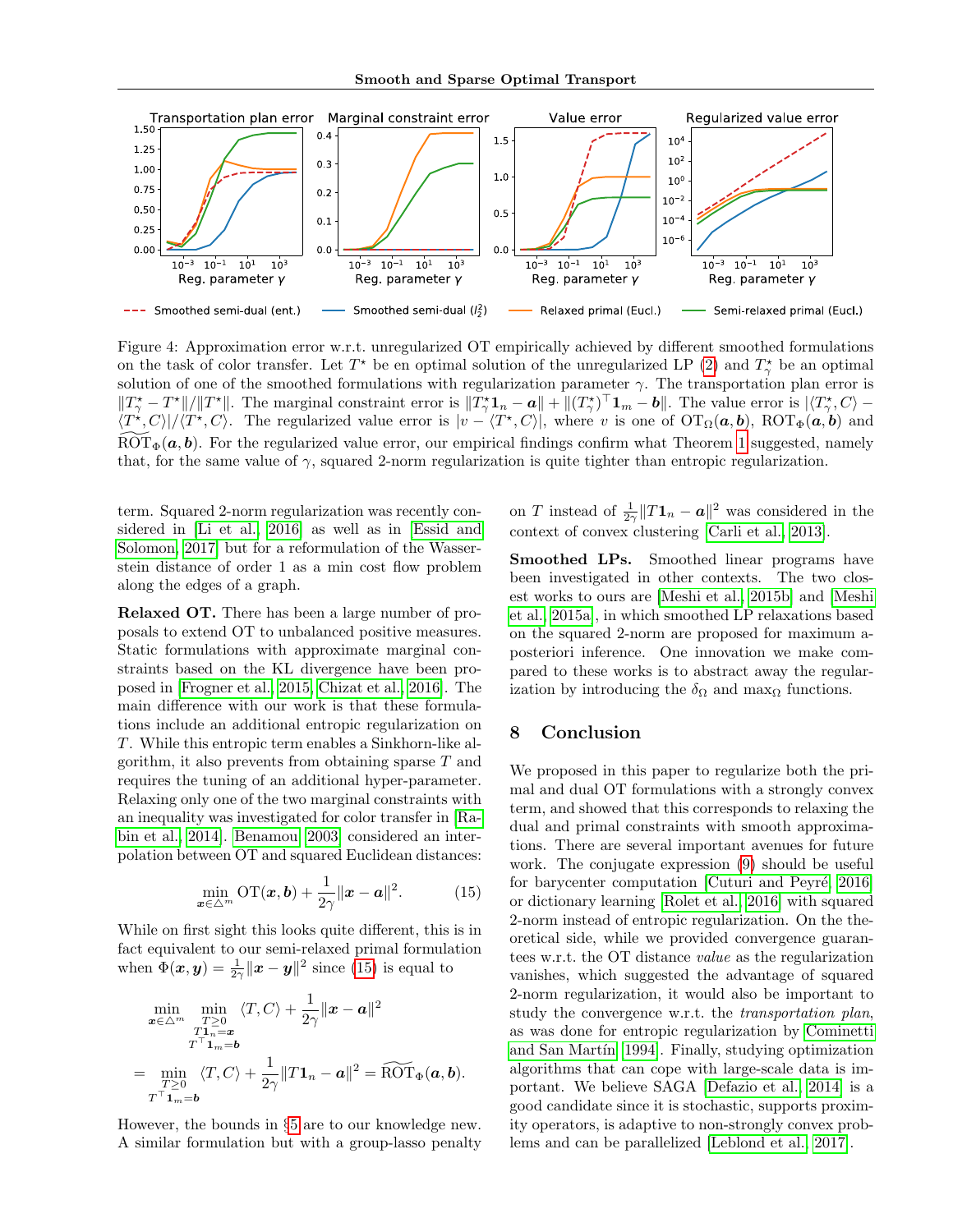# Acknowledgements

We thank Arthur Mensch and the anonymous reviewers for constructive comments.

# References

- <span id="page-8-6"></span>On the transfer of masses (in russian). Doklady Akademii Nauk, 37(2):227–229, 1942.
- Jason Altschuler, Jonathan Wee, and Philippe Rigollet. Near-linear time approximation algorithms for optimal transport via sinkhorn iteration. In Proc. of NIPS, 2017.
- <span id="page-8-2"></span>Martin Arjovsky, Soumith Chintala, and Léon Bottou. Wasserstein generative adversarial networks. In Proc. of ICML, volume 70, pages 214–223, 2017.
- <span id="page-8-13"></span>Amir Beck and Marc Teboulle. A fast iterative shrinkage-thresholding algorithm for linear inverse problems. SIAM Journal on Imaging Sciences, 2  $(1):183-202, 2009.$
- <span id="page-8-18"></span>Jean-David Benamou. Numerical resolution of an unbalanced mass transport problem. ESAIM: Mathematical Modelling and Numerical Analysis, 37(5): 851–868, 2003.
- <span id="page-8-15"></span>Jean-David Benamou, Guillaume Carlier, Marco Cuturi, Luca Nenna, and Gabriel Peyré. Iterative bregman projections for regularized transportation problems. SIAM Journal on Scientific Computing, 37(2): A1111–A1138, 2015.
- Stephen Boyd and Lieven Vandenberghe. Convex Optimization. Cambridge University Press, 2004.
- <span id="page-8-12"></span>Richard H Byrd, Peihuang Lu, Jorge Nocedal, and Ciyou Zhu. A limited memory algorithm for bound constrained optimization. SIAM Journal on Scientific Computing, 16(5):1190–1208, 1995.
- Gilberto Calvillo and David Romero. On the closest point to the origin in transportation polytopes. Discrete Appl. Math., 210:88–102, 2016.
- <span id="page-8-19"></span>Francesca P Carli, Lipeng Ning, and Tryphon T Georgiou. Convex clustering via optimal mass transport. arXiv preprint arXiv:1307.5459, 2013.
- <span id="page-8-10"></span>Lenaic Chizat, Gabriel Peyré, Bernhard Schmitzer, and François-Xavier Vialard. Scaling algorithms for unbalanced transport problems. arXiv preprint arXiv:1607.05816, 2016.
- <span id="page-8-21"></span>Roberto Cominetti and Jaime San Martín. Asymptotic analysis of the exponential penalty trajectory in linear programming. Mathematical Programming, 67(1-3):169–187, 1994.
- <span id="page-8-1"></span>Nicolas Courty, Rémi Flamary, Devis Tuia, and Alain Rakotomamonjy. Optimal transport for domain

adaptation. IEEE transactions on pattern analysis and machine intelligence, 2016.

- Thomas M. Cover and Joy A. Thomas. Elements of Information Theory. Wiley, 2006.
- <span id="page-8-0"></span>Marco Cuturi. Sinkhorn distances: Lightspeed computation of optimal transport. In Proc. of NIPS, pages 2292–2300. 2013.
- <span id="page-8-7"></span>Marco Cuturi and Arnaud Doucet. Fast computation of wasserstein barycenters. In International Conference on Machine Learning, pages 685–693, 2014.
- <span id="page-8-20"></span>Marco Cuturi and Gabriel Peyré. A smoothed dual approach for variational wasserstein problems. SIAM Journal on Imaging Sciences, 9(1):320–343, 2016.
- <span id="page-8-4"></span>John M Danskin. The theory of max-min, with applications. SIAM Journal on Applied Mathematics, 14 (4):641–664, 1966.
- <span id="page-8-22"></span>Aaron Defazio, Francis Bach, and Simon Lacoste-Julien. Saga: A fast incremental gradient method with support for non-strongly convex composite objectives. In Proc. of NIPS, pages 1646–1654, 2014.
- <span id="page-8-14"></span>Arnaud Dessein, Nicolas Papadakis, and Jean-Luc Rouas. Regularized optimal transport and the rot mover's distance. arXiv preprint arXiv:1610.06447, 2016.
- <span id="page-8-9"></span>John Duchi, Shai Shalev-Shwartz, Yoram Singer, and Tushar Chandra. Efficient projections onto the  $\ell_1$ ball for learning in high dimensions. In Proc. of ICML, 2008.
- <span id="page-8-16"></span>Richard L Dykstra. An iterative procedure for obtaining i-projections onto the intersection of convex sets. The annals of Probability, pages 975–984, 1985.
- <span id="page-8-17"></span>Montacer Essid and Justin Solomon. Quadraticallyregularized optimal transport on graphs. arXiv preprint arXiv:1704.08200, 2017.
- <span id="page-8-3"></span>Charlie Frogner, Chiyuan Zhang, Hossein Mobahi, Mauricio Araya, and Tomaso A Poggio. Learning with a wasserstein loss. In Proc. of NIPS, pages 2053–2061, 2015.
- <span id="page-8-8"></span>Aude Genevay, Marco Cuturi, Gabriel Peyré, and Francis Bach. Stochastic optimization for large-scale optimal transport. In Proc. of NIPS, pages 3440– 3448. 2016.
- <span id="page-8-11"></span>Alexandre Gramfort, Gabriel Peyré, and Marco Cuturi. Fast optimal transport averaging of neuroimaging data. In Proc. of International Conference on Information Processing in Medical Imaging, pages 261–272, 2015.
- <span id="page-8-5"></span>Sham M Kakade, Shai Shalev-Shwartz, and Ambuj Tewari. Regularization techniques for learning with matrices. Journal of Machine Learning Research, 13:1865–1890, 2012.